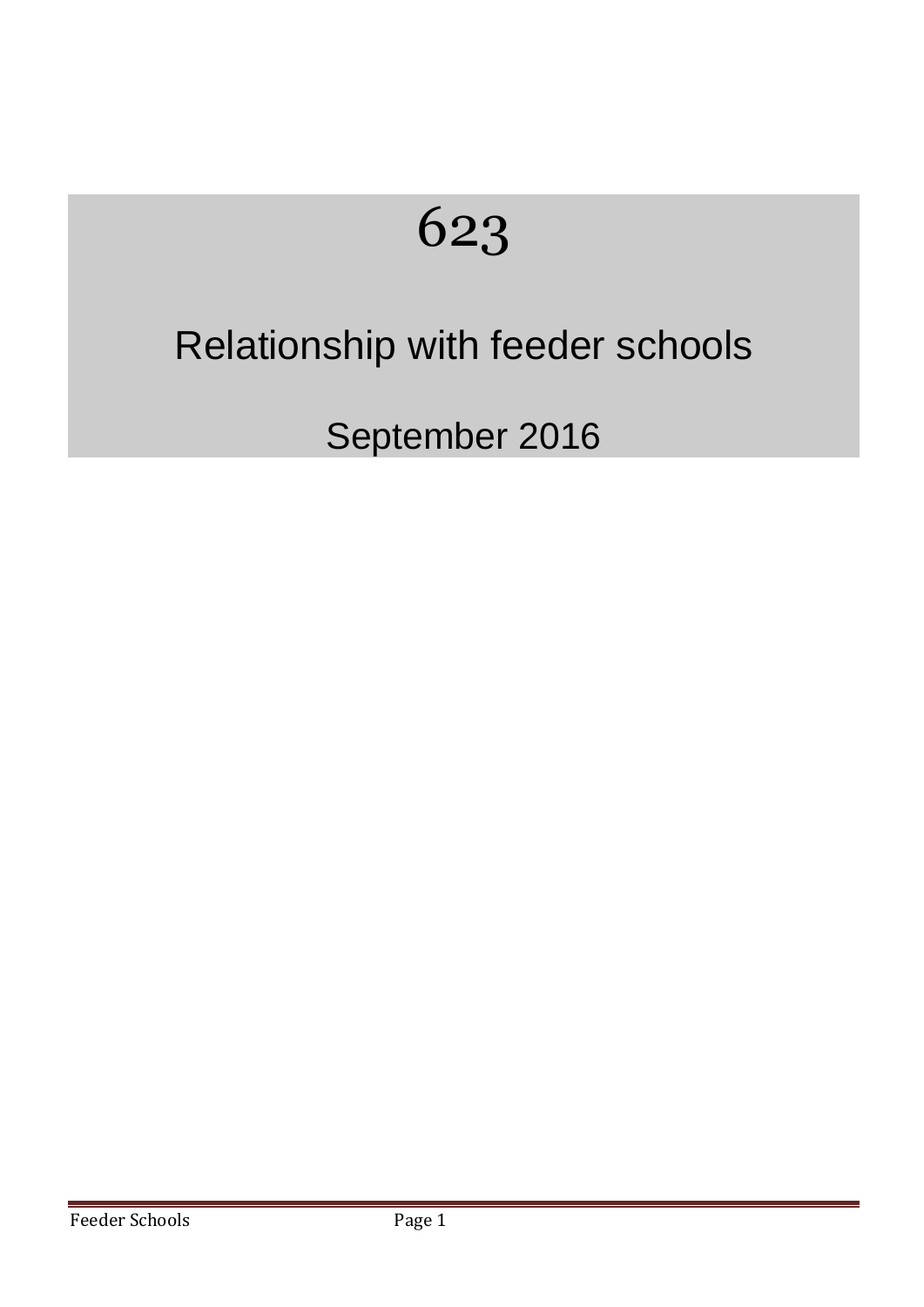#### **Name of Feeder School………………………………………..**

#### **1. 623's collection policy**

- Feeder schools will be emailed at the start of each term with a list of children expected to be picked up for 623. Ad hoc arrangements are made through the co-ordinator to pick up children in an emergency. In this situation, the coordinator will phone the school as she receives the information that a child is to be picked up on an ad hoc basis. Feeder school emails and contact numbers are in appendix D of the safeguarding policy
- Children will be collected from feeder schools either by community transport or by staff driving in compliance with the car transport by car policy at section 11.
- In the event that the community transport bus does not turn up or is delayed, the school should contact 623 on the 623 numbers. The 623 manager will contact community transport to find out what is happening and, if appropriate, send a 623 driver to collect the child.
- In the event that the staff collection from 623 is delayed, the feeder school should contact 623 on both of the 623 numbers. 623 will then send an alternative driver if possible. If there is a more serious problem and 623 is unable to send a driver (for example, because the driver has been involved in a crash), 623 workers will contact the child's parents and emergency contacts to arrange alternative pick up.
- In the event that a child who is booked into 623 is not present at the feeder school when the child is to be picked up, the 623 driver will inform the school and telephone the child's parents and emergency contacts. If it is not possible to locate the child within 10 minutes, and the school do not wish to take responsibility for the situation, the police will be informed and further action will be guided by them.
- In the event that a child is at the feeder school expecting to be picked up but has not been booked into 623, the driver will contact the manager of 623 to see whether 623 has sufficient staffing ratios to accommodate the child and if so will phone the parents and emergency contacts to check whether they intend the child to go to 623. If there is space and the parents intend the child to be at 623, then the child will be taken to 623. If 623 does not have space for the child, then the child will be left in the care of the school.
- The contact number for 623 is 07342171400
- The contact number for community transport is 01629 641 920
- In the event of any problems in a school's dealing with 623, the school should contact the chairperson of 623, currently Karen Esposito (contact details have been given to all feeder schools).
- Contact details for the feeder school
	- o Head teacher
	- o Email
	- o Telephone number
	- o Out of hours telephone number